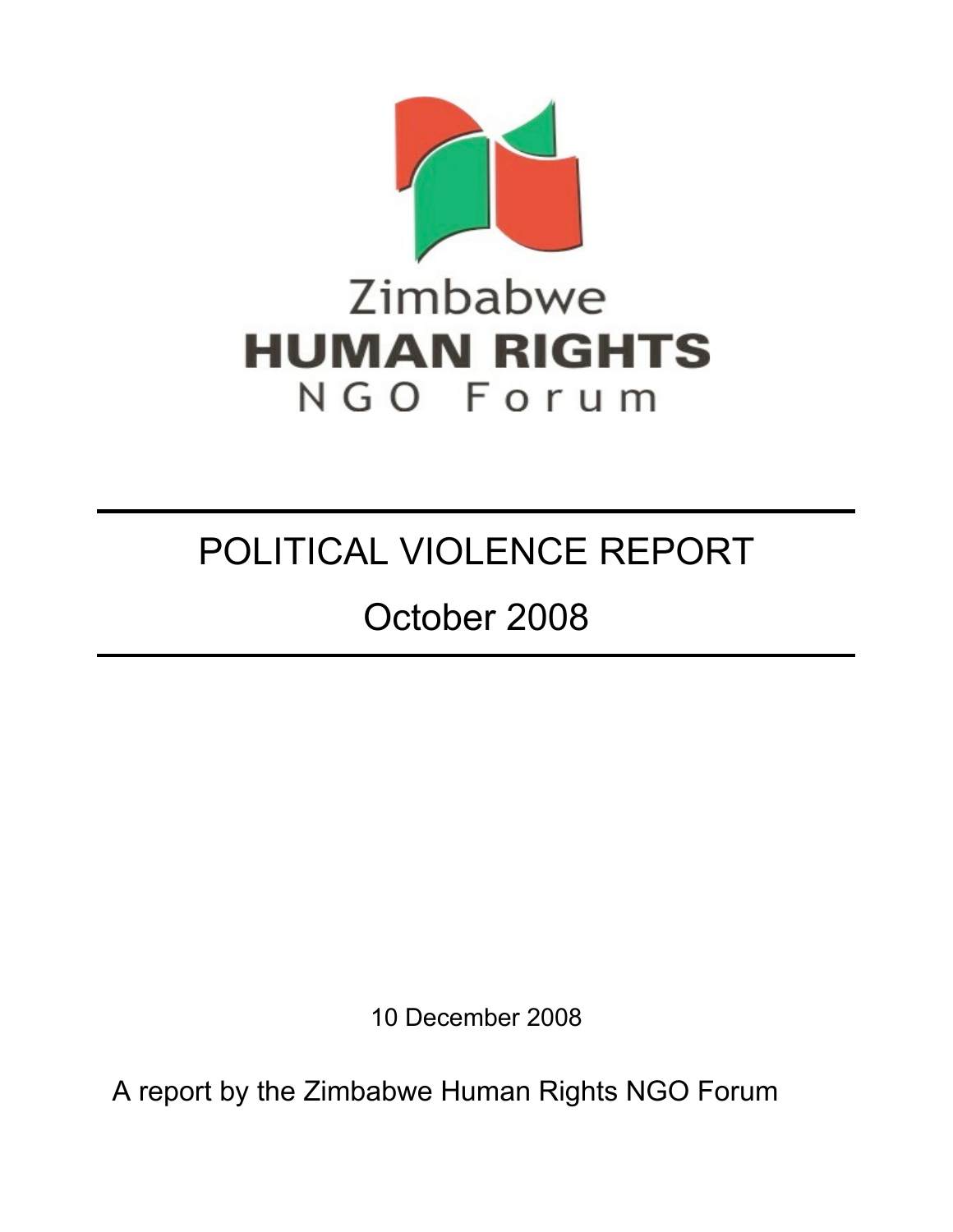### **OVERVIEW**

The month of October saw a wave of dissent as civic organisations such as the Zimbabwe National Students' Union (ZINASU), Women of Zimbabwe Arise (WOZA) and Men of Zimbabwe Arise (MOZA), Restoration of Human Rights Zimbabwe (ROHR) and the Women's Coalition of Zimbabwe, took to the streets to protest against the deteriorating political and humanitarian situation in Zimbabwe as well as the seemingly unending political impasse between the main political parties. As has become synonymous with demonstrations in Zimbabwe, the protestors were met with unrelenting force by the ZRP. This report chronicles how the different groups were prevented from freely exercising their constitutional rights to freedom of expression, association and assembly.

More than 500 members of ZINASU from across the country staged a demonstration at the Parliament of Zimbabwe on 14 October 2008 demanding immediate action on the deteriorating education sector. The students marched from the offices of the Zimbabwe Human Rights Association (Zimrights) towards the Parliament to hand over their petition to the legislators who had resumed sitting on that day. The students were however met by armed police officers who tried to prevent them from delivering the petition. In the ensuing melee five students were arrested while the police assaulted several others.

Two days after the student protest, hundreds of members of WOZA and MOZA took to the streets of Bulawayo in a peaceful demonstration to call for immediate access to food aid for Zimbabweans to stave off hunger and possible starvation. Nine members, including the two WOZA leaders Jenni Williams and Magodonga Mahlangu, were arrested. The two leaders were detained for three weeks at Mlondolozi Female Prison while the other seven members were released without charge on the day of arrest.

On 27 October 2008 anti-riot police in Harare also descended on hundreds of women who were peacefully protesting under the auspices of the *Women's Coalition*, over the delayed conclusion of the power-sharing talks between Zimbabwe's major political parties. At least 42 women were arrested and over 100 were beaten in the city as they were walking to the Rainbow Towers in Harare, which was the venue of the talks. The talks had been rescheduled to 27 October after a failed attempt to end the political impasse in Swaziland a week earlier. The arrested women were released later that evening after paying admission of quilt fines.

On the following day, another organization, Restoration of Human Rights Zimbabwe (ROHR) also took to the streets of Harare to express the same sentiments. Seven protestors were reportedly arrested and 23 others injured after riot police violently dispersed the protestors.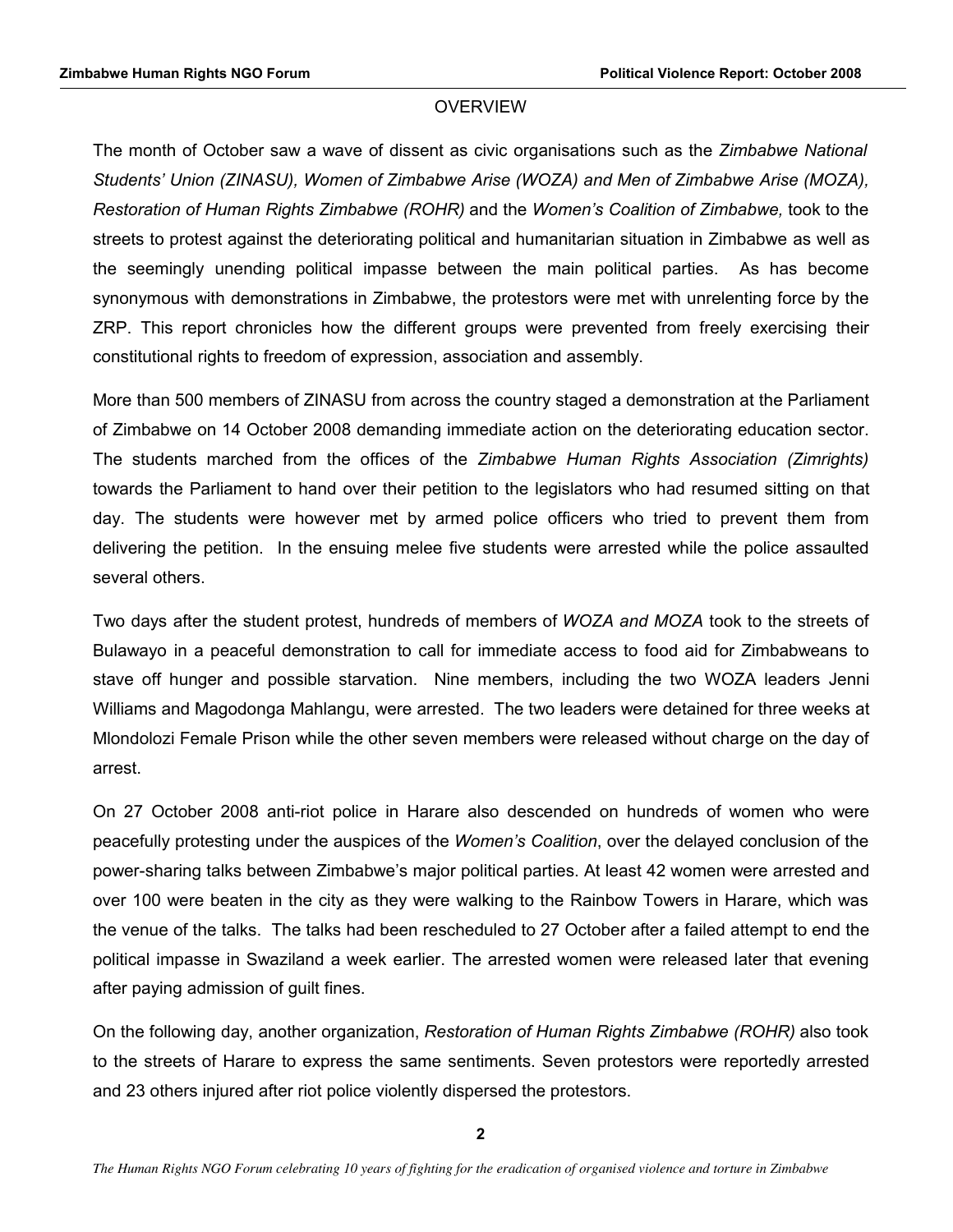Despite repeated promises by the parties to the Global Political Agreement to respect and honour their obligations for a society free of violence, fear and intimidation, repression and the lack of tolerance for civic activity remains a major stumbling block to attaining political stability in Zimbabwe. As was the case prior to the 27 June 2008 Presidential Election Run-off, disruptions of MDC rallies and meetings continue, with reports of politicization of food aid also being received.

This report documents the reported disruption of an MDC meeting in Buhera South Constituency by war veterans and members of the army as well as the barring of MDC officials from distributing food aid by war veterans. Further, the report documents 123 violations of the freedom of assembly, association and expression, a sharp increase from the figures recorded in August and September 2008 respectively. It should be noted however, that this figure is undoubtedly lower than the actual number of violations as some cases were not reported to the Forum, its members, or partners. Despite the power-sharing Agreement signed by ZANU PF and the two MDC formations on 15 September 2008 where the parties agreed to "promote practices of tolerance, respect, non-violence and dialogue as a means of resolving political differences", there were 135 reports of political discrimination, intimidation and victimization in the month compared with 96 in September.

The Human Rights Forum is concerned at the heavy handedness in which state security agents, especially members of the ZRP, have dispersed peaceful demonstrations. The Human Rights Forum also remains concerned about the continued involvement of members of the ZNA in civilian activities such as food distribution and the dispersion of MDC members attending rallies. The Human Rights Forum urges the authorities to stop criminalizing peaceful protest activities and implores the police to desist from the gratuitous use of force against peaceful demonstrators. Some of the violations being committed by the security forces such as torture are considered international crimes, which are not pardonable under any circumstances and carry individual liability and compliance with "orders from above" is no defence. Furthermore, the Human Rights Forum reiterates the point that the state should immediately halt the ongoing violence and attacks on protestors that are being perpetrated under the guise of maintaining public order. No amount of beatings or intimidation will distract from the issues that Zimbabweans are protesting. Rather, the authorities should channel resources being used in these violent and meaningless "public order maintenance" activities to address the humanitarian and health crisis gripping the country at an alarmingly increasing rate.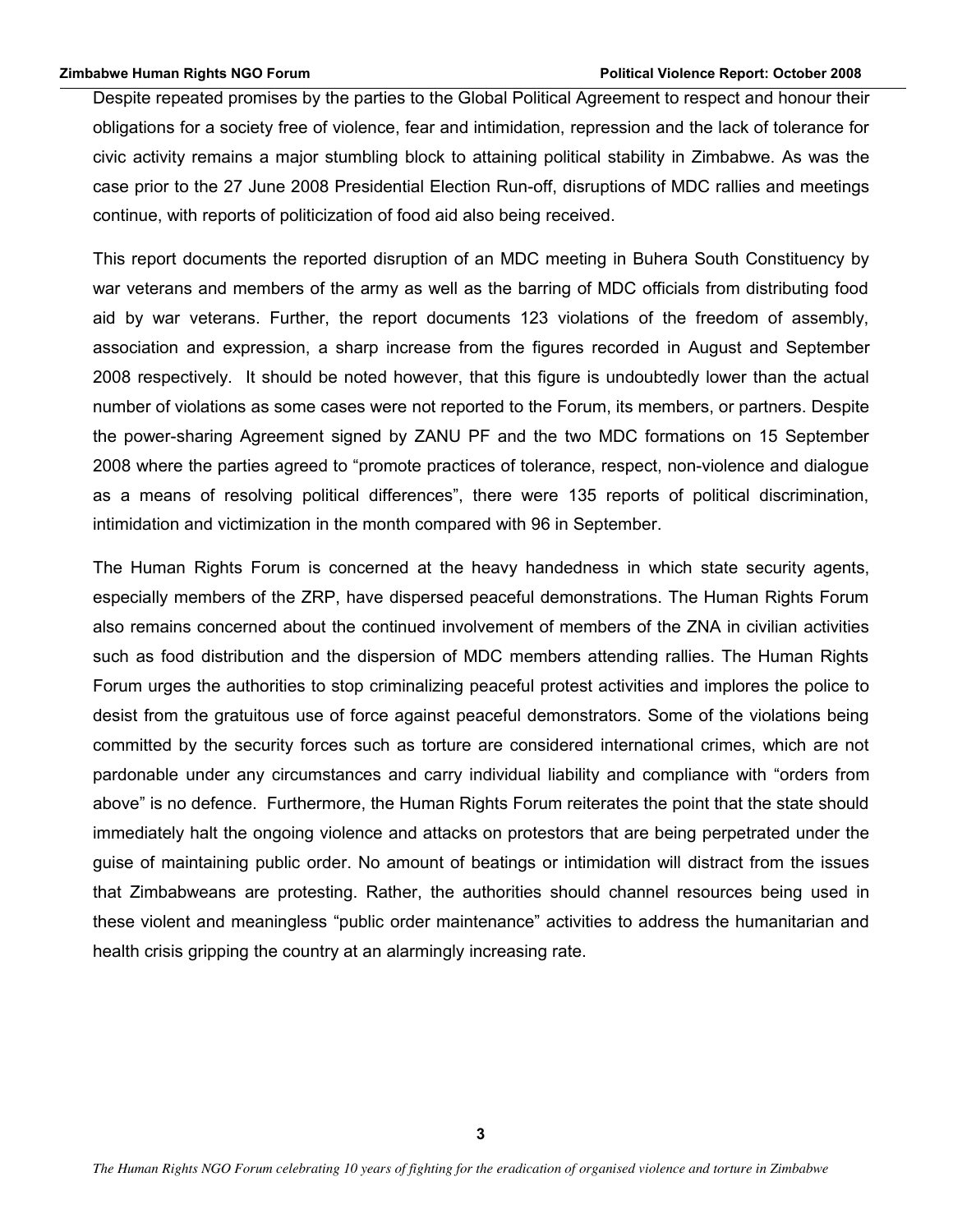# **TOTALS: 1 October to 31 October 2008**



# **Cumulative Totals: 1 January -31 October 2008**



The graphs should be read along with the table depicting the monthly totals of violations for October 2008 on page 10.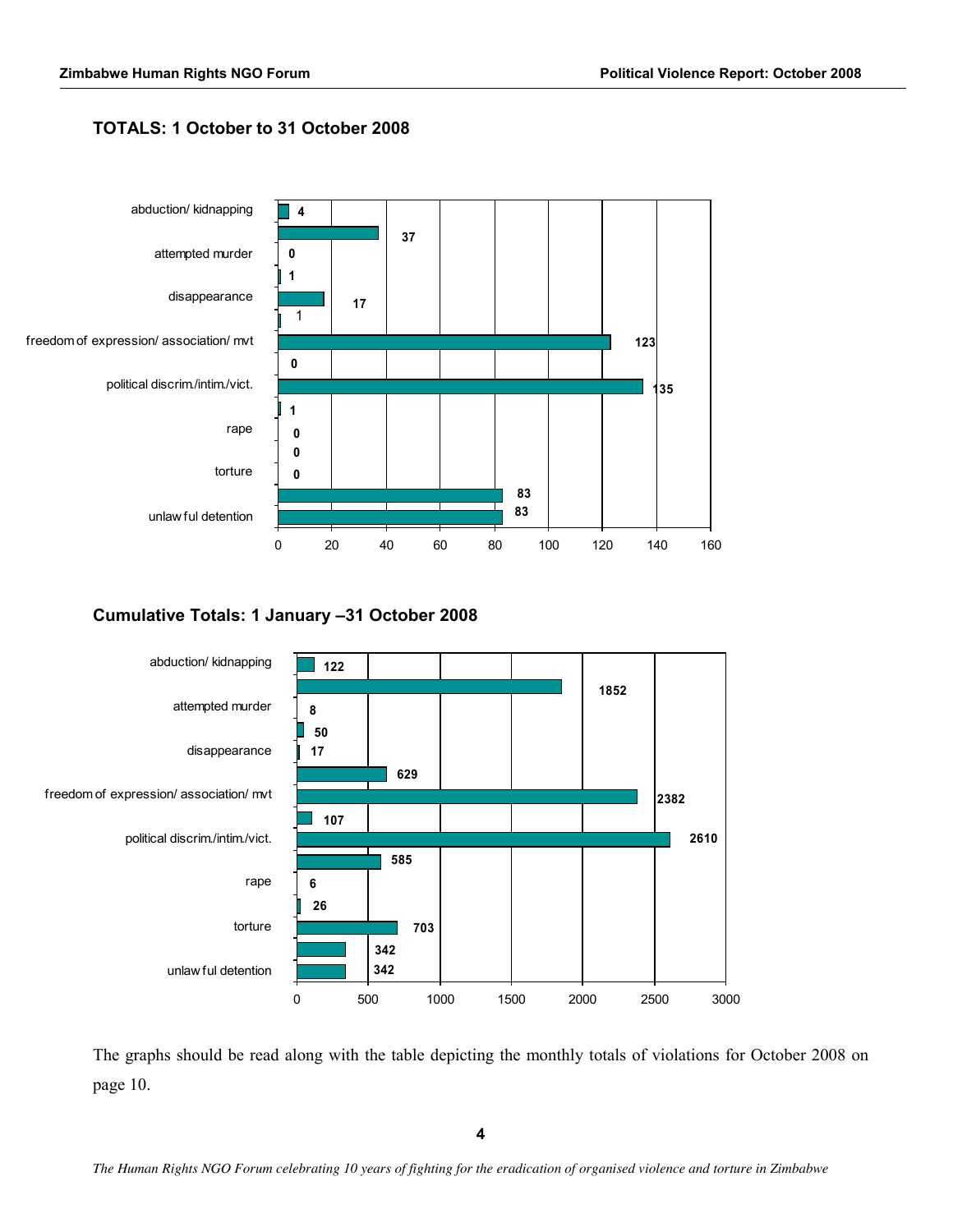**Key Abbreviations** 

| AIPPA – Access to Information and Protection of Privacy Act | <b>WOZA – Women of Zimbabwe Arise</b>                             |
|-------------------------------------------------------------|-------------------------------------------------------------------|
| CIO - Central Intelligence Organisation                     | <b>ZANU PF – Zimbabwe African National Union Patriotic Front</b>  |
| <b>MDC</b> – Movement for Democratic Change                 | <b>ZCTU</b> – <b>Zimbabwe Congress of Trade Unions</b>            |
| <b>MP</b> – Member of Parliament                            | <b>ZNA</b> – <b>Zimbabwe National Army</b>                        |
| <b>NCA – National Constitutional Assembly</b>               | <b>ZPS</b> – <b>Zimbabwe Prison Service</b>                       |
| OVT – Organised Violence and Torture                        | <b>ZRP</b> – Zimbabwe Republic Police                             |
| <b>POSA</b> – Public Order and Security Act                 | ZNLWVA – Zimbabwe National Liberation War Veterans<br>Association |
| <b>PTUZ</b> – Progressive Teachers Union of Zimbabwe        | <b>ZIMTA – Zimbabwe Teachers Association</b>                      |
| <b>ROHR- Restoration of Human Rights Zimbabwe</b>           | <b>ZINASU – Zimbabwe National Students Union</b>                  |
| UMP – Uzumba Maramba Pfungwe                                | <b>ZUPCO</b> – Zimbabwe United Passenger Company                  |

Sources: The information contained in this report is derived from statements made to the Public Interest Unit of the Zimbabwe Human Rights NGO Forum, its members and statements taken by a network of human rights activists and newspaper reports,

Notes to the tables:

#### **Torture:**

All cases of torture fall under the definition of torture according to the general definition given in the United Nations Convention against Torture and Other Forms of Cruel, Inhuman and Degrading Treatment and Punishment.

The four elements of torture are:

- $\mathbf{1}$ Severe pain and suffering, whether physical or mental
- $\overline{2}$ Intentionally inflicted
- $\overline{3}$ With a purpose
- $\overline{4}$ By a state official or another individual acting with the acquiescence of the state.

Those individuals referred to in point #4 as state officials include the ZRP, ZNA,

#### Unlawful arrest and detention:

Arrest by the Zimbabwe Republic Police (ZRP) with no reasonable suspicion that an offence has been committed. Detention thereafter for a period exceeding 48 hours without access to redress through the courts or subsequent release without charge.

#### Abduction/kidnapping:

A kidnapping by a member(s) of an organised group that is not the ZRP, ZNLWVA, ZNA, ZPS and the ZNLWVA (as a reserve force of the ZNA).

#### Disappearance:

Kidnapped persons whose whereabouts remained unknown at the time of reporting.

#### **Property related**

These are incidents in which property rights have been violated. This includes arson, property damage and destruction and theft.

5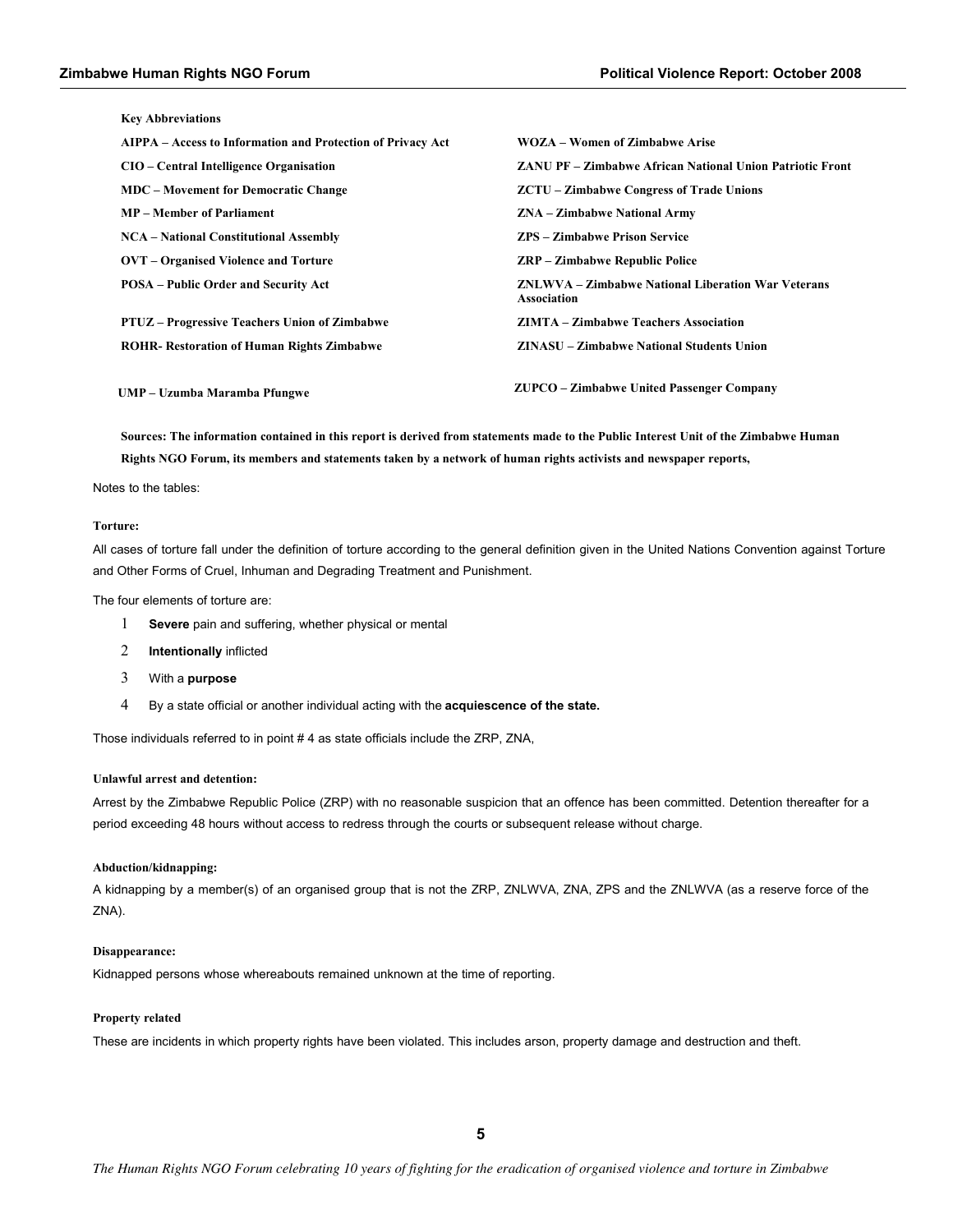**Cases of Political Violence** 

Note: The identities of victims whose names have not been published in the press and are not public officials are protected. This is done in order to protect the victim from further violence, intimidation and possible recriminatory attacks.

The purpose of this report is to record the nature of the politically motivated violence and intimidation that continues to prevail in the country. The Monthly Political Violence Reports are primarily based on victims' accounts, accompanied by medical evidence where possible, obtained from member organisations of the Forum and other partner organisations. Use is also made of press reports.

The Report cannot be considered as the exhaustive record of all incidents of politically motivated violence in Zimbabwe in the period under review. Nevertheless, every incident reported to the Human Rights Forum directly or through its members is meticulously documented and included in the reports. Care is also taken to record the incidents in the language in which they were reported to the Forum.

The situation prevailing in the country is such that it has not been possible to verify all of these accounts. The Human Rights Forum has done what it can to verify the reports, and is satisfied that the vast majority of them are substantially true. It is also not possible to rule out whether a victim's account is exaggerated or contains inaccuracies.

All reports derived from the press are denoted with the symbol  $\Sigma$ 

# **BULAWAYO**

**Bulawayo Central**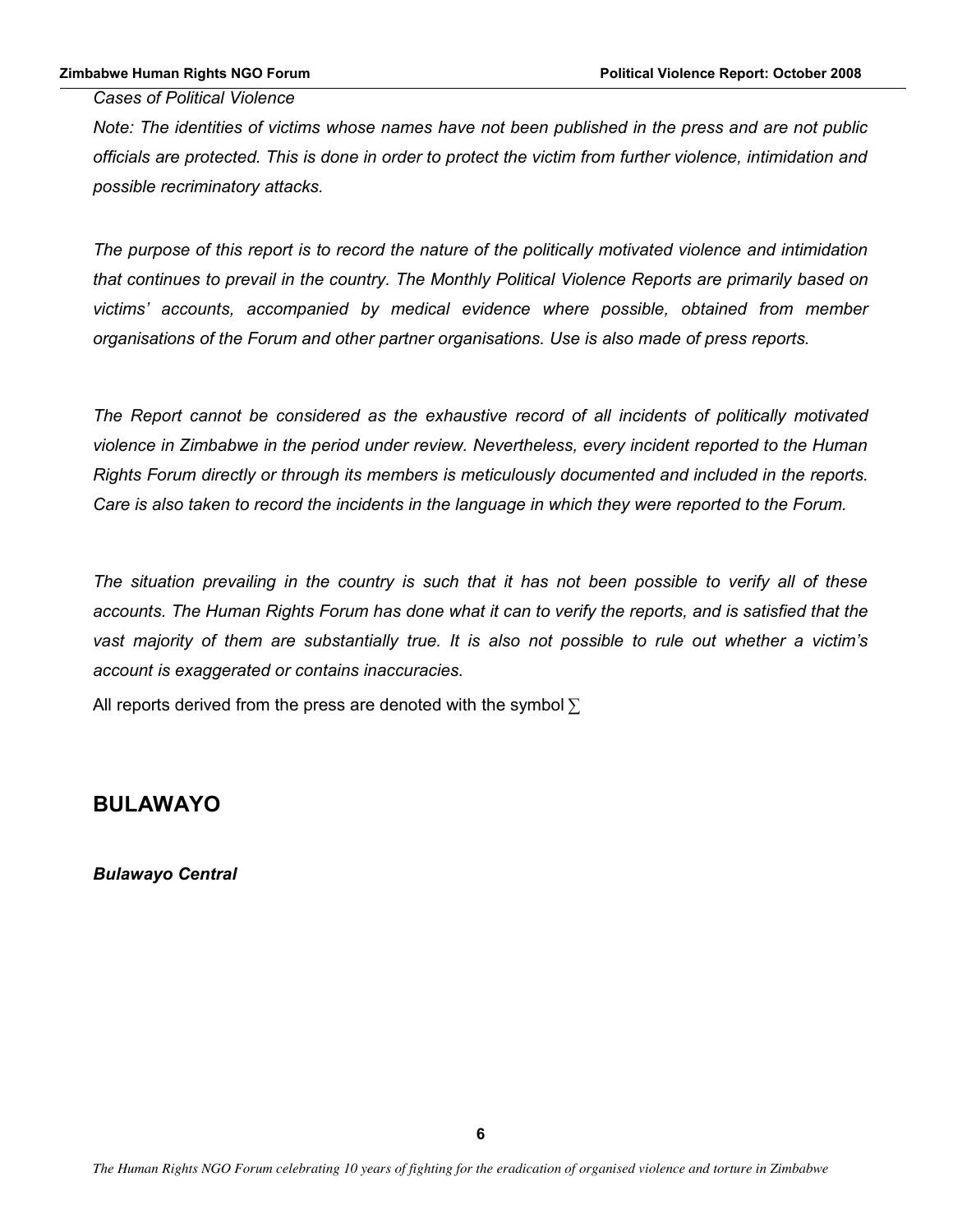16 October 2008

Hundreds of members of WOZA and MOZA took to the streets of Bulawayo, marching for several blocks to Mhlahlandela Government Complex to declare a national disaster and demand immediate food aid for all Zimbabweans. Nine members including the two WOZA leaders Magodonga Mahlangu and Jenni Williams were arrested. Seven of the arrested were released without charge on the same day. However, Williams and Mahlangu were only released on bail on 6 November 2008 after having their bail hearing postponed twice and having bail denied once. They were held in squalid conditions at Mlondolozi Female Prison. They were charged for allegedly disturbing the peace, security or order of the public under Section 13(1)a of the Criminal Law (Codification and Reform) Act.

## **HARARE** Epworth

The Zimbabwean

30 October 2008

∑.It is reported that at least 20 MDC supporters in Epworth were assaulted by suspected ZANU PF youths on allegations that they were MDC supporters. Five of the victims were reportedly hospitalised and one reported missing after ZANU PF youths and militia wreaked havoc in the area after the deadlock between ZANU PF and MDC remained unbroken after talks. The ZANU PF youths allegedly set up two torture bases in Epworth and moved around the area assaulting known and suspected MDC supporters. The bases were allegedly set up in Ward 4 at Reuben Shopping Centre and at Maulani. Those leading the attacks were reportedly identified as ZANU PF Youth Chairman for Epworth Zimbwe, Garakara, Chikandiwa and Makangira.

**Harare Central**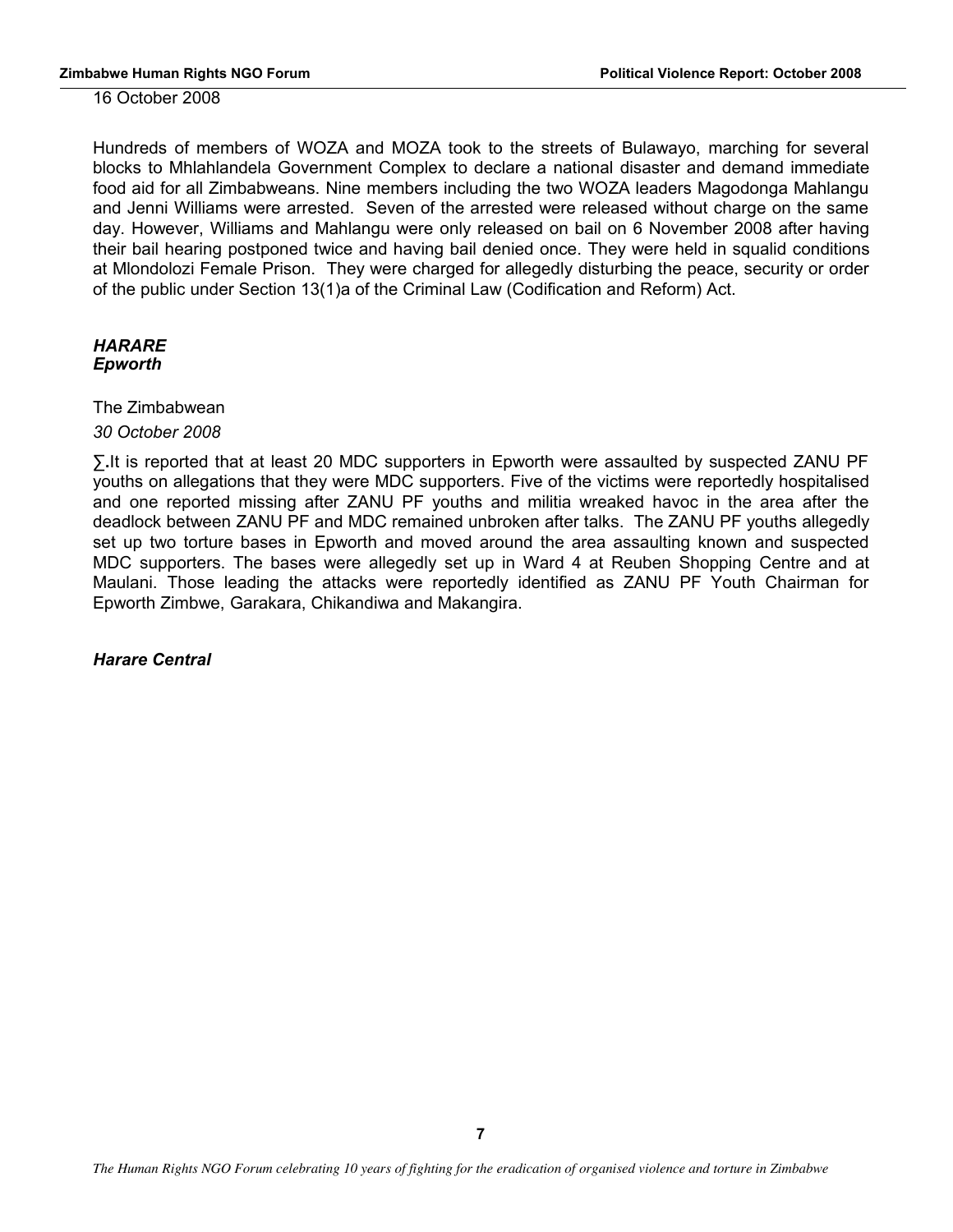#### 6 October 2008

The male victim reports that he was arrested and detained for allegedly planning an anti-government demonstration. He was standing outside Harvest House, where the MDC Harare offices are located when he was arrested. He was only released on 10 October 2008 after his lawyer intervened.

#### 14 October 2008

More than 500 students from across the country staged a demonstration at the Parliament of Zimbabwe on 14 October 2008. The disgruntled students demanded an immediate redress to the current crisis in the education sector. They marched from the offices of ZimRights towards Parliament and handed over a petition to legislators who had resumed sitting on the day. The students were met at the Parliament by armed policemen who denied them access to the legislators. President of ZINASU Clever Bere and the Legal and Social Welfare Secretary, Courage Ngwarai defied the police and handed over the petition leading to their arrest outside Parliament. Another truckload of policemen with dogs arrived soon after and five more students were arrested and others injured. Among those who were seriously injured was the Gender and Human Rights Secretary, Privilege Mutanga who sustained head injuries and a swollen arm. Obert Masaraura a ZINASU General Councillor from Midlands State University, also sustained serious head injuries and had to be hospitalised. Four other students also reported that the police assaulted them during the demonstration.

### 27 October 2008

Riot police in Harare, descended on hundreds of women who were peacefully protesting over the delayed conclusion of the power sharing talks between Zimbabwe's three major political parties. At least 47 women were arrested and more than 100 were beaten in the city as they were walking to the Rainbow Towers, the venue of the talks. The Women's Coalition of Zimbabwe (WCoZ) had mobilized nearly 1000 women who were tear-gassed and badly beaten as they regrouped at a spot near the Rainbow Towers where the talks were to be held. National Coordinator of the WCoZ, Netsai Mushonga was amongst those arrested. The police released the 47 women around 19:00 hrs that evening having charged them with "gathering without police permission" and they were made to pay fines worth ZW\$20 each.

*27 October 2008*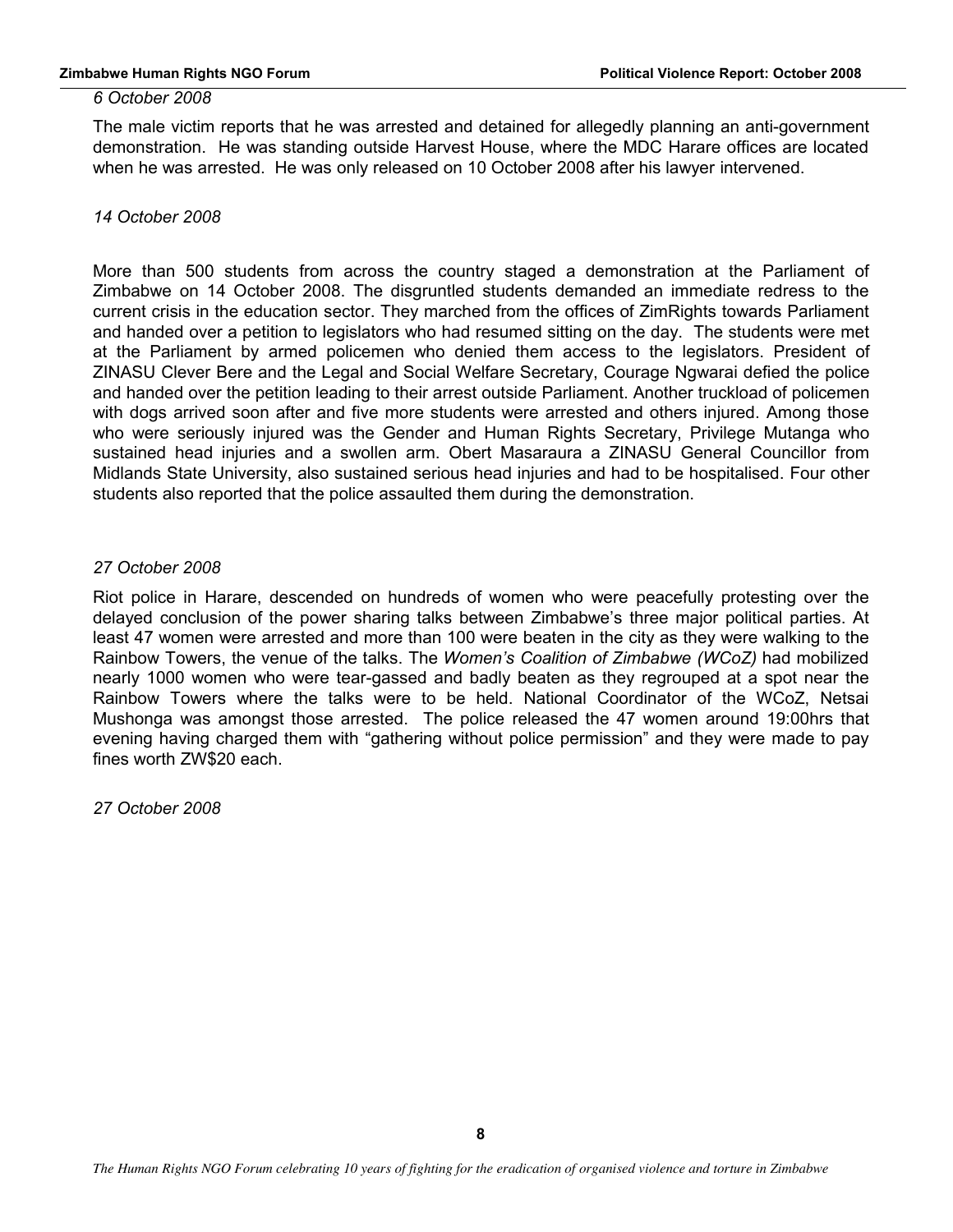#### **!"#\$%\$&'()\*#%+(,"-./0(123(456\*# 758"/"9%8(:"58'+9'(,';56/<(39/5\$'6(=>>?(**

Several men believed to be plain clothed police officers forcibly took Fidelis Chiramba and 11 others from their homes in Banket and Chinhovi respectively. They were detained at several police stations in Harare and repeatedly shuttled around in several police stations such as Avondale. Rhodesville, Braeside, Mabelreign, Harare Central and Highlands. When lawyers tried to locate the accused to provide legal services, they failed to find them at any of these police stations. As a result the lawyers were not able to verify the circumstances surrounding the arrest of all the accused persons. An urgent *habeas corpus* application was filed at the High Court to compel the police to produce the accused persons. The police, represented by Superintendent Nyabasa and Superintendent Nzombe, denied that they had ever detained the accused. The judge postponed the matter and asked the lawyers to bring further information showing the detention numbers of the accused at the various police stations. On 11 November the case resumed at the High Court, where it was declared that the arrest was unlawful and the court ordered the police to cause the accused to appear before a magistrate by 16:00hrs on the same day, or alternatively if they had been discharged by the state, the police could reopen the case by issuing summons. The police have since defied this court order. Since they were denied access to their clients the lawyers were only able to ascertain the charges against the accused from the detention books at the police stations. The charges were, allegedly, violating section 24 of the Criminal Law (Codification and Reform) Act Number 23 of 2004 i.e. training insurgents, bandits, saboteurs and terrorists.

## 27 October 2007

26 men and women were reportedly hospitalised and seven arrested after more than 200 Restoration Of Human Rights Zimbabwe (ROHR) members reportedly participated in demonstrations in Harare. Suspected ZANU PF operatives also reportedly abducted four people. The four are Moses Mutasa from Hatfield, Tinei Tinarwo from Glen Norah, Ncube from Dzivarasekwa and Adam Muchiriri from Hatfield. The protesters peacefully marched in the streets heading towards the Harare International Conference Centre (HICC), the venue for the SADC meeting to push for an end to the impasse between the political rivals in Zimbabwe. The peaceful protest was violently crushed by the ZRP. Police in full riot gear fired teargas into the public causing stampedes and confusion in the crowded city.

# **MANICALAND**

**Buhera South** The Standard

11 October 2008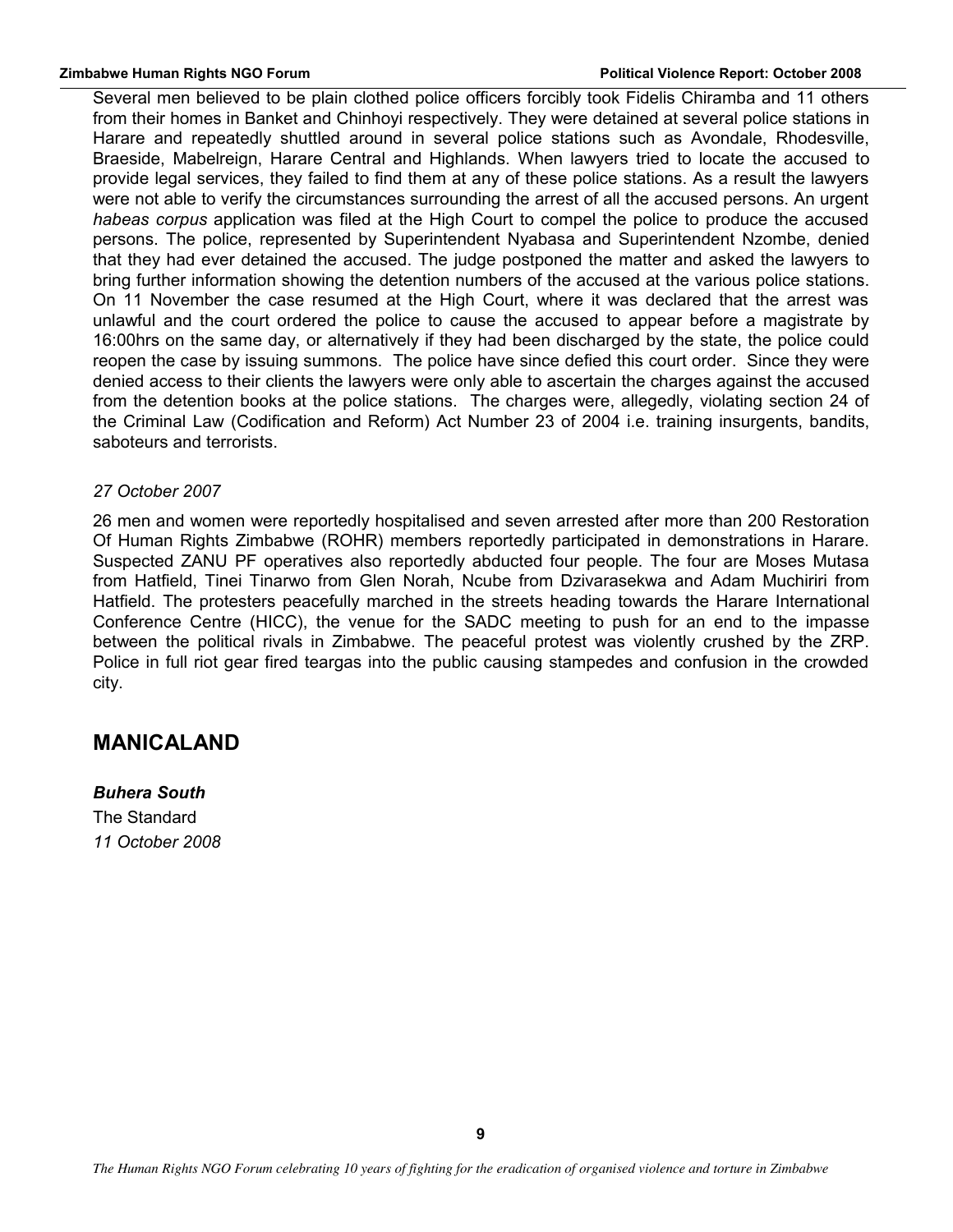$\Sigma$ . Armed soldiers and war veterans reportedly disrupted an MDC meeting organized to update the party structures on the talks between ZANU PF and the MDC formations. The soldiers allegedly arrived in Chabata village in Buhera South where the meeting was being held and ordered everyone to disperse, claiming that the gathering was illegal. MDC Provincial Spokesperson for Manicaland, Pishai Muchauraya alleged that one Colonel Morgan Mzilikazi was leading the soldiers. The soldiers however allegedly sped off in a Mitsubishi truck after the crowd became agitated and threatened to attack them.

The Standard

21 October 2008

 $\Sigma$ . It is reported that war veterans clad in ZANU PF t-shirts barred the MDC from distributing food to villagers in Manicaland. They reportedly alleged that the assistance was not sanctioned by the Government and accused the party of wanting to gain political mileage out of the desperation of starving villagers. The perpetrators reportedly ordered the villagers to disperse or risk being arrested.

# **MASHONALAND WEST**

# **Hurungwe East**

The Zimbabwean 15 October 2008

 $\Sigma$ . It is reported that the ZANU PF MP for Magunje, Frank Ndambakuwa dismissed 25 of his farm labourers from his lan Crocker farm accusing them of voting for the MDC during the 29 March 2008 harmonised elections.

# **MIDLANDS**

# Gokwe

The Zimbabwean 30 October 2007

**X.** It is reported that the offices of the *Progressive Teachers Union of Zimbabwe(PTUZ)* in Gokwe were forced to close by alleged state security agents, on charges of causing "confusion and disharmony" in the area. Moses Mhaka, the Gokwe office coordinator, was reportedly threatened with death if he continued operations.

# Gokwe-Kana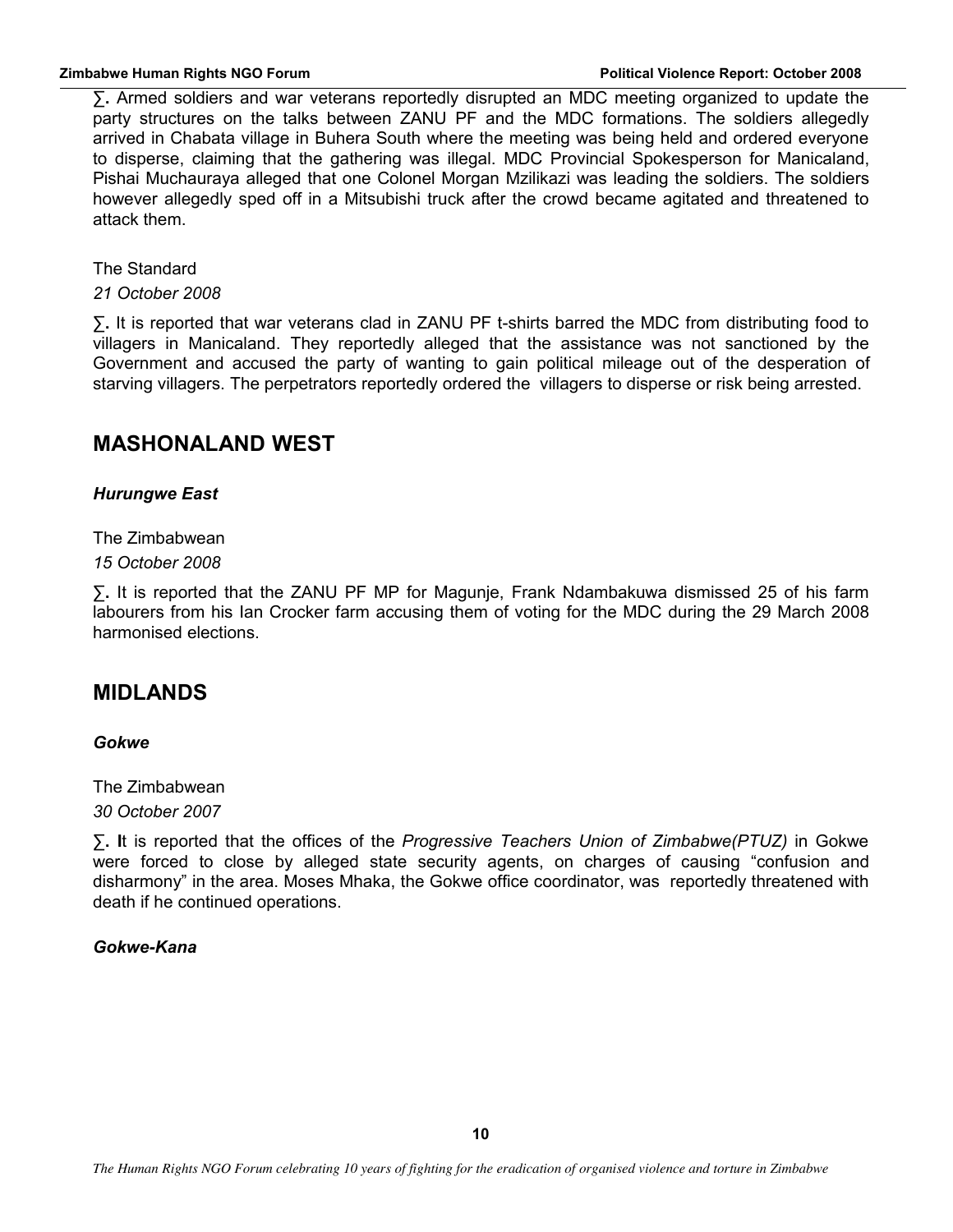The Zimbabwean 29 October 2008

 $\Sigma$ . Richard Gwenhamo Councillor from the MDC-T in Gokwe-Kana constituency fled his rural home after ZANU PF militia, led by a traditional chief, raided his homestead. The victim, noted that a group of about 15 ZANU PF youths led by Chief George Musala and former ZANU PF Councillor, Siozane Zhou stole several chickens and some property from his homestead while he was attending a funeral at a nearby village. The raid came two days after he had clashed with ZANU PF supporters over the politicization of food aid at the distribution point of Musala Business Centre where MDC supporters were being denied food aid.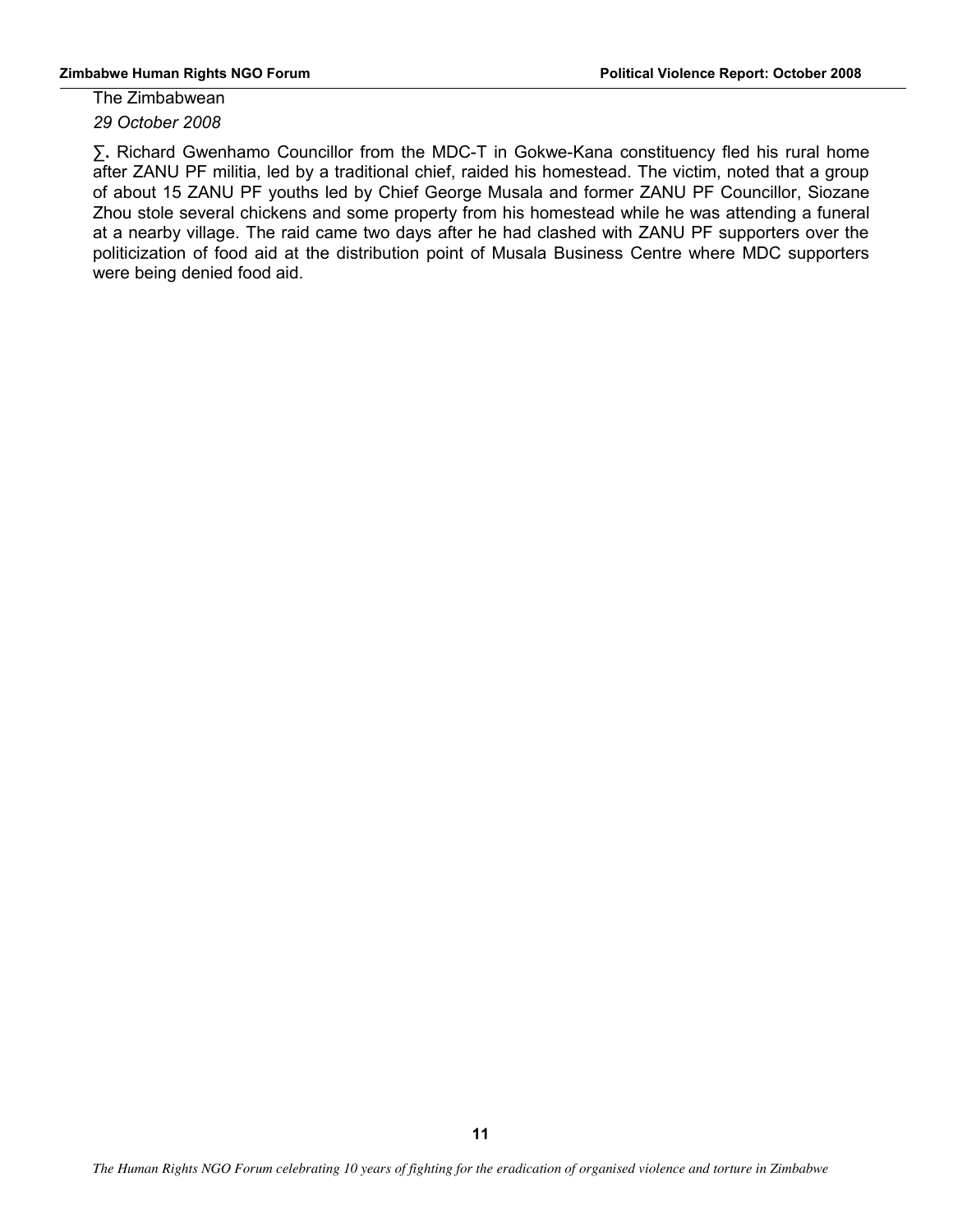# **Monthly totals of human rights violations from 1 January 2008 - 30 September 2008**

Table 1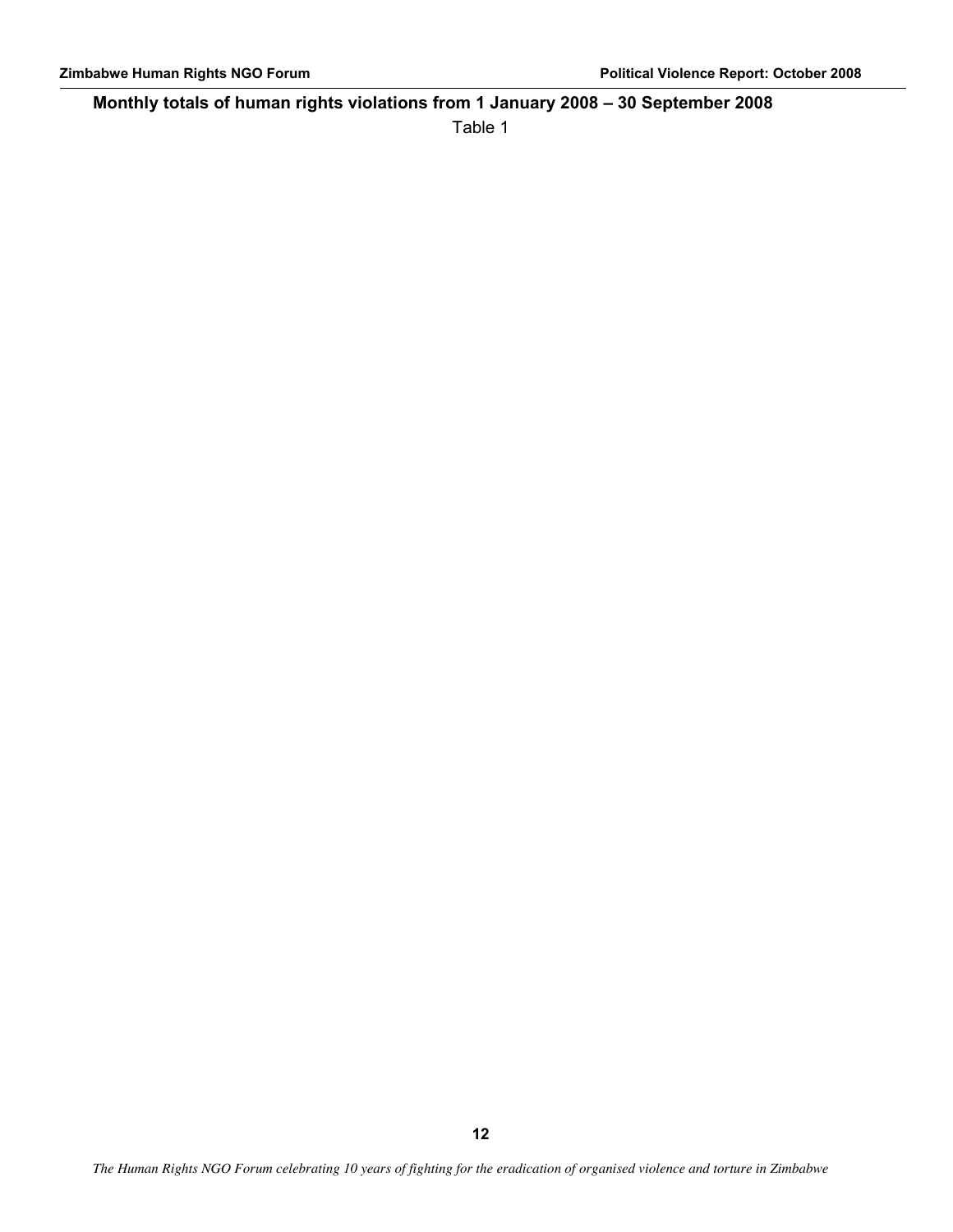**2 Zimbabwe Human Rights NGO Forum 1988 12008 1998 12008 Political Violence Report: October 2008** 

|                                     | <b>January</b>   | Febru       | March       | April                   | May              | June      | July           | August                  | Sept           | Oct              | <b>Total</b> |
|-------------------------------------|------------------|-------------|-------------|-------------------------|------------------|-----------|----------------|-------------------------|----------------|------------------|--------------|
| Abduction/<br>kidnapping            | 3                | 11          | 3           | 31                      | 26               | 37        | 5              | 1                       | 1              | 4                | 122          |
| Assault                             | 56               | 45          | 270         | 550                     | 435              | 281       | 66             | 19                      | 93             | 37               | 1852         |
| Attempted<br>murder                 | $\mathbf 0$      | $\pmb{0}$   | $\pmb{0}$   | $\overline{\mathbf{4}}$ | 1                | 1         | $\overline{2}$ | $\pmb{0}$               | $\mathbf 0$    | $\boldsymbol{0}$ | 8            |
| Death threats                       | $\mathbf{1}$     | $\mathbf 0$ | 5           | 17                      | $\boldsymbol{9}$ | 12        | 3              | 0                       | $\overline{2}$ | $\mathbf{1}$     | 50           |
| Disappeara<br>nce                   | $\boldsymbol{0}$ | $\pmb{0}$   | $\pmb{0}$   | $\pmb{0}$               | $\pmb{0}$        | $\pmb{0}$ | $\pmb{0}$      | $\pmb{0}$               | $\pmb{0}$      | 17               | 17           |
| Displacement                        | $\mathsf 0$      | $\pmb{0}$   | $\mathbf 0$ | 412                     | 160              | 55        | $\mathsf 0$    | $\pmb{0}$               | 1              | $\mathbf{1}$     | 629          |
| Freedom of<br>expr/ass/mvt          | 94               | 410         | 108         | 712                     | 600              | 182       | 35             | 20                      | 98             | 123              | 2382         |
| Murder                              | $\mathbf 0$      | $\mathbf 0$ | $\mathbf 0$ | 10                      | 14               | 60        | 19             | $\overline{4}$          | $\mathbf 0$    | $\mathbf 0$      | 107          |
| Political<br>Discrim/<br>intim/vict | 67               | 410         | 287         | 783                     | 466              | 277       | 70             | 19                      | 96             | 135              | 2610         |
| Property<br>related                 | 1                | $\mathbf 0$ | 8           | 280                     | 195              | 82        | 11             | $\overline{\mathbf{4}}$ | 3              | 1                | 585          |
| Rape                                | $\mathbf 0$      | $\mathbf 0$ | $\mathbf 0$ | $\mathbf 0$             | $\mathbf 0$      | $\,6\,$   | $\mathbf 0$    | $\pmb{0}$               | $\mathbf 0$    | $\mathbf 0$      | 6            |
| School<br>closure                   | $\mathbf 0$      | $\pmb{0}$   | $\mathbf 0$ | 11                      | 5                | 10        | $\mathsf 0$    | $\pmb{0}$               | $\mathbf 0$    | $\mathbf 0$      | 26           |
| Torture                             | $\overline{2}$   | 10          | 24          | 560                     | 58               | 35        | 6              | 4                       | 4              | $\pmb{0}$        | 703          |
| Unlawful<br>arrest                  | 56               | 42          | 19          | 26                      | 18               | 44        | 5              | 5                       | 44             | 83               | 342          |
| Unlawful<br>detention               | 56               | 42          | 19          | 26                      | 18               | 44        | 5              | 5                       | 44             | 83               | 342          |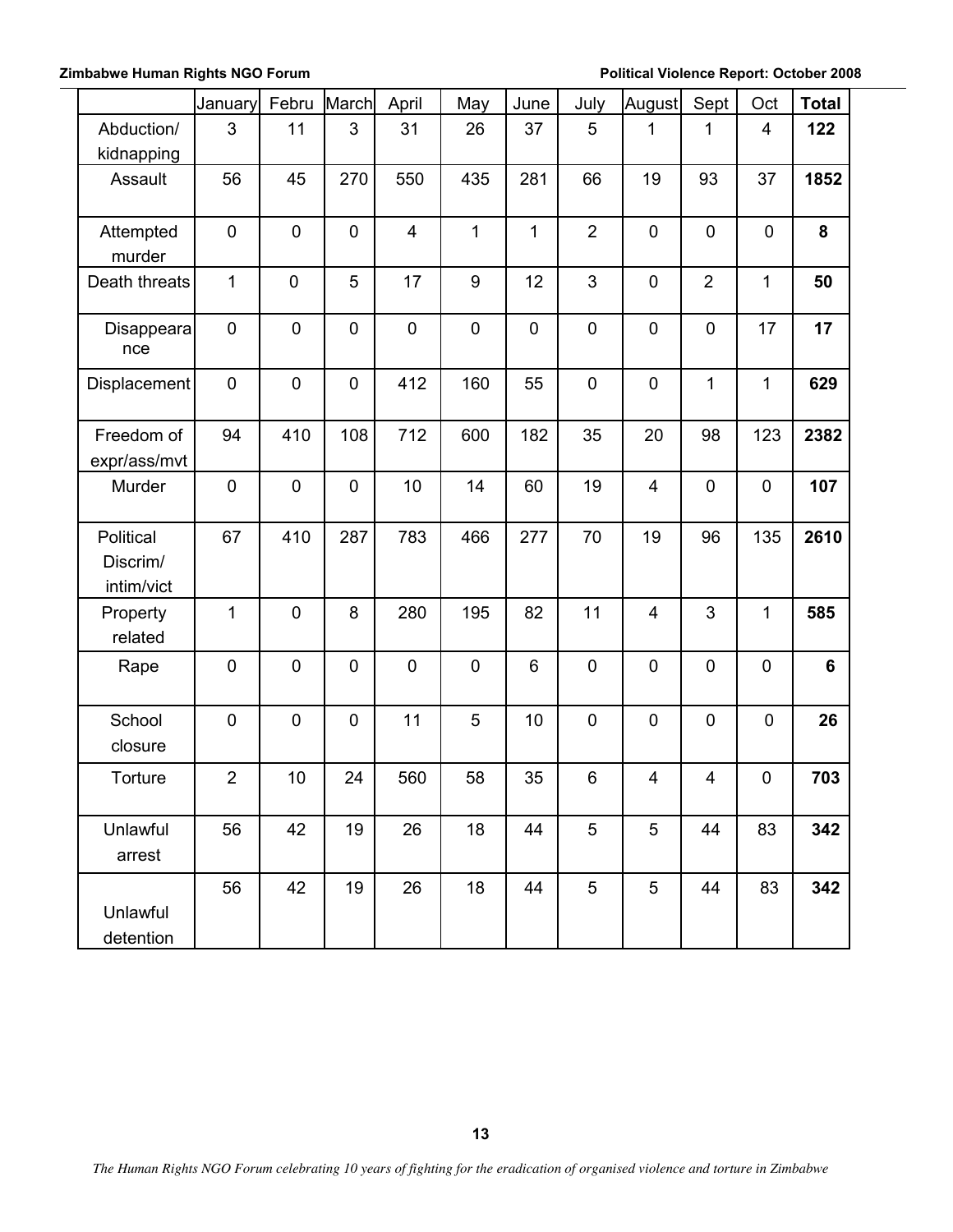### **2 Zimbabwe Human Rights NGO Forum 1988 12008 1998 12008 Political Violence Report: October 2008**

| Monthly      | 336 | 970 | 743 | 3422 | 2005 | 1126<br>∼∽ | つつフ<br>ا عط | $\Omega$<br>$\mathbf{o}$ . | 385 | 485 | 9781 |
|--------------|-----|-----|-----|------|------|------------|-------------|----------------------------|-----|-----|------|
| $\tau$ otals |     |     |     |      |      |            |             |                            |     |     |      |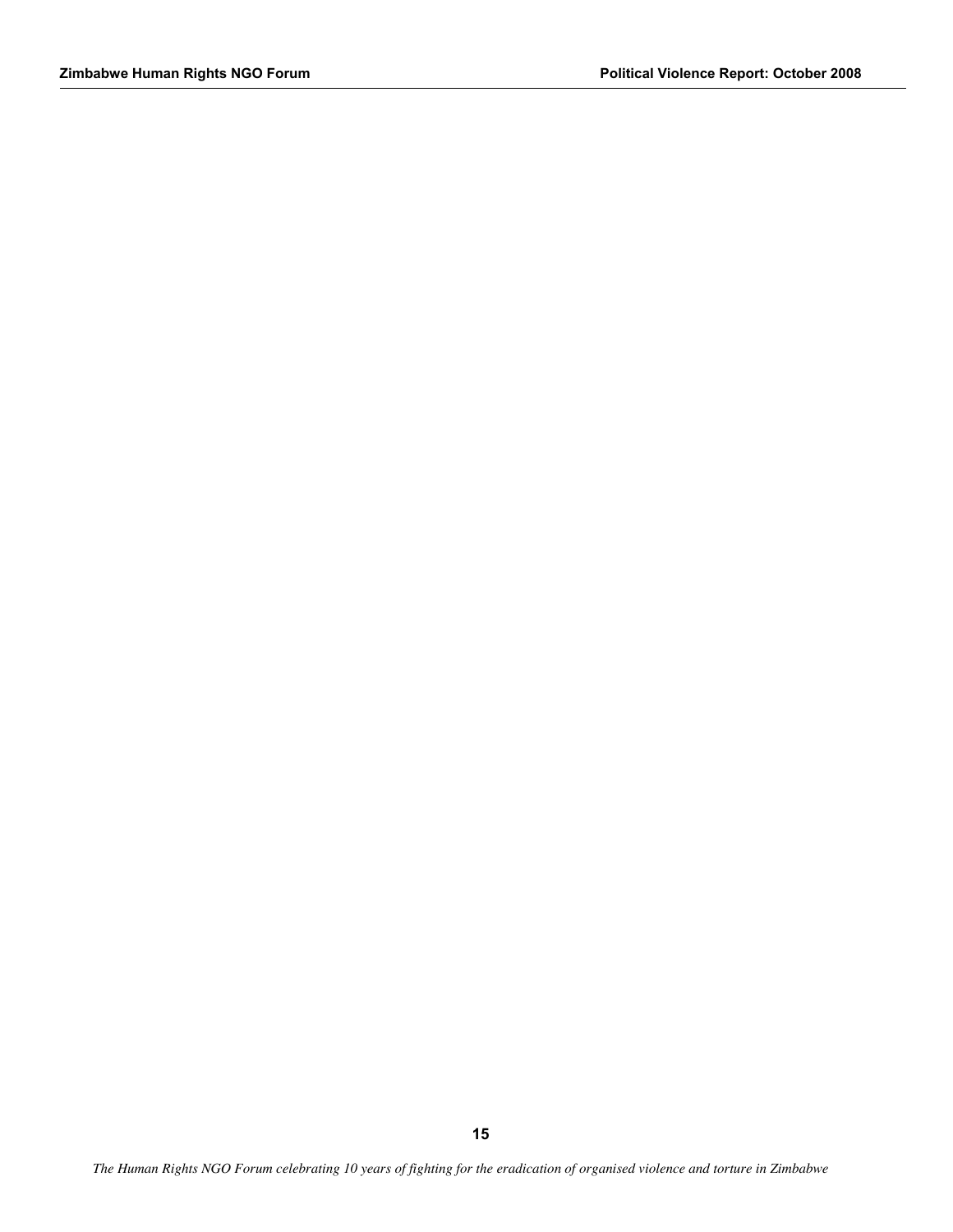|          | MAIN EVENTS 2008                                                                                                                                                                                                    |
|----------|---------------------------------------------------------------------------------------------------------------------------------------------------------------------------------------------------------------------|
| Uanuary  |                                                                                                                                                                                                                     |
| 22       | MDC 'Freedom March' is banned by the police.                                                                                                                                                                        |
| 23       | Morgan Tsvangirai is picked up by the police from his home in the early<br>hours of the morning and detained.                                                                                                       |
|          | MDC members are assaulted and arrested as they marched towards Glamis Stadium for<br>a rally.                                                                                                                       |
| 25       | Members of Restoration of Human Rights Zimbabwe are arrested and detained<br>following a peaceful demonstration.                                                                                                    |
| February |                                                                                                                                                                                                                     |
| 13       | Student leaders are arrested and assaulted for demonstrating in Harare and Bulawayo.                                                                                                                                |
|          | The MDC (Tsvangirai faction) Mabvuku Parliamentary candidate is arrested outside the<br>party's headquarters allegedly for planning a demonstration.                                                                |
| 19       | Nine members of the Progressive Teachers Union of Zimbabwe are abducted and<br>assaulted by suspected ZANU PF supporters before being handed over to the police.                                                    |
| 24       | The MDC (Tsvangirai) Parliamentary candidate for Mhondoro/Ngezi is detained at<br>Mubaira Police Station for 34 hours on allegations that his campaign team had used<br>abusive language during a campaign session. |
| March    |                                                                                                                                                                                                                     |
| 8        | WOZA demonstrates on International Women's' Day. Three members are assaulted<br>and fifty are injured in the assaults by anti-riot police.                                                                          |
| 10       | Seven women are assaulted in Epworth while coming from an MDC rally. Two of them<br>are stripped of their party regalia leaving them half naked.                                                                    |
| 29       | Voting in the Harmonised General, House of Assembly, Senate and Local Government<br>elections takes place.                                                                                                          |
|          |                                                                                                                                                                                                                     |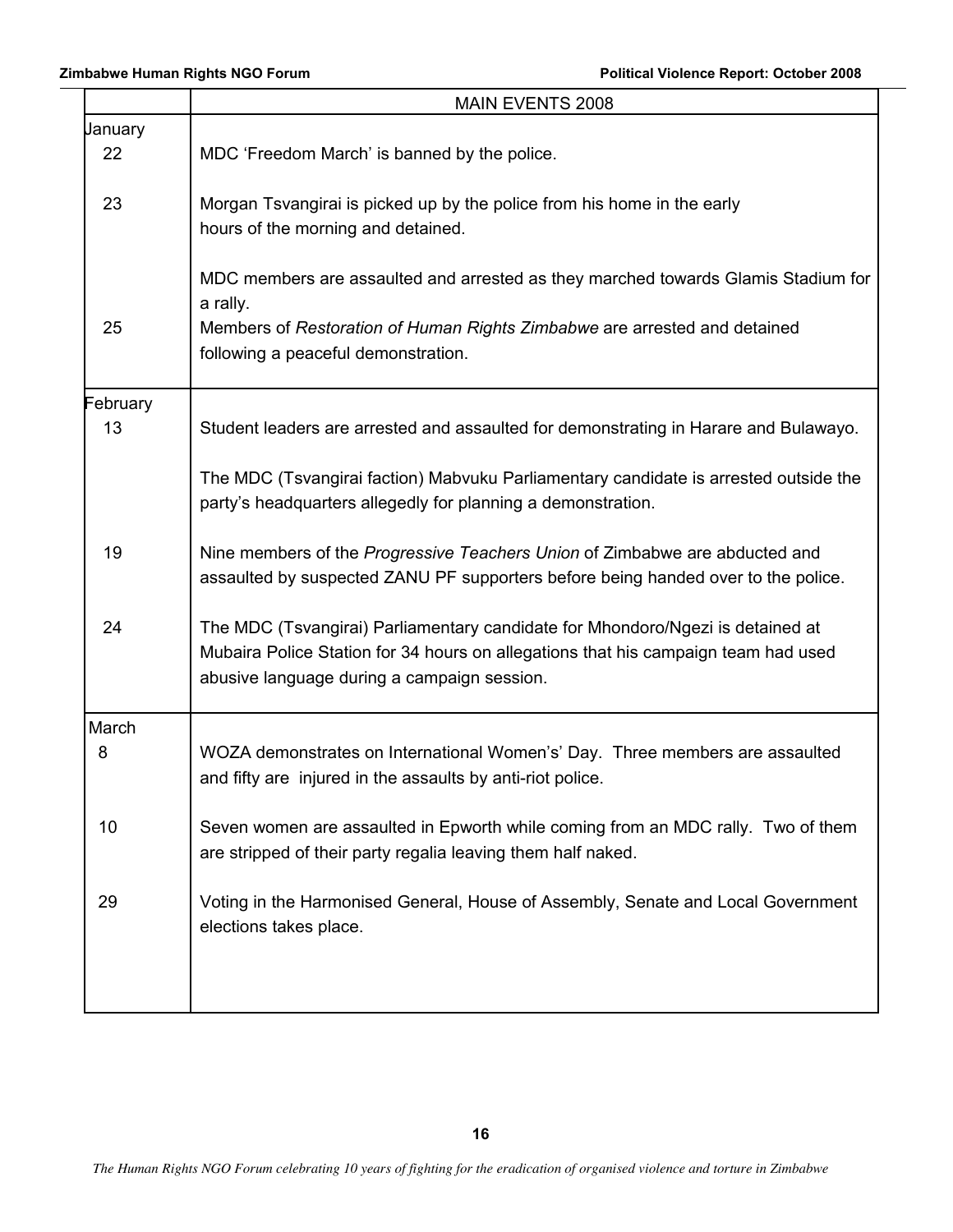┯

| April<br>13<br>18<br>19<br>May<br>$\overline{2}$ | MDC claims that that 10 of its supporters had died as a result of political violence.<br>Zimbabwe celebrates Independence Day. The main celebrations take place at Gwanzura<br>Stadium in Harare.<br>Zimbabwe Election Commission starts the recount of the harmonised election votes in 23<br>constituencies.<br>Official Presidential Election results are announced. |
|--------------------------------------------------|-------------------------------------------------------------------------------------------------------------------------------------------------------------------------------------------------------------------------------------------------------------------------------------------------------------------------------------------------------------------------|
| 13<br>22<br>28                                   | Tonderai Ndira an MDC activist is abducted from his home in Mabvuku by suspected<br>state agents.<br>The body of Tonderai Ndira is discovered in a Harare morgue.<br>MDC Offices at Jerera Growth Point in Masvingo are set on fire by armed men killing two<br>people.                                                                                                 |
| June<br>4                                        | Social Welfare Minister orders international aid groups to suspend operations                                                                                                                                                                                                                                                                                           |
| 12<br>22                                         | Tendai Biti is arrested and charged with treason and communicating falsehoods<br>prejudicial to the state.<br>Tsvangirai pulls out of 27 June Presidential Run Off citing violence against his<br>supporters.                                                                                                                                                           |
| 27<br>29                                         | The Presidential Run Off takes place.<br>Election results are announced and Robert Mugabe is declared winner and sworn in for a<br>sixth term as President.                                                                                                                                                                                                             |
|                                                  |                                                                                                                                                                                                                                                                                                                                                                         |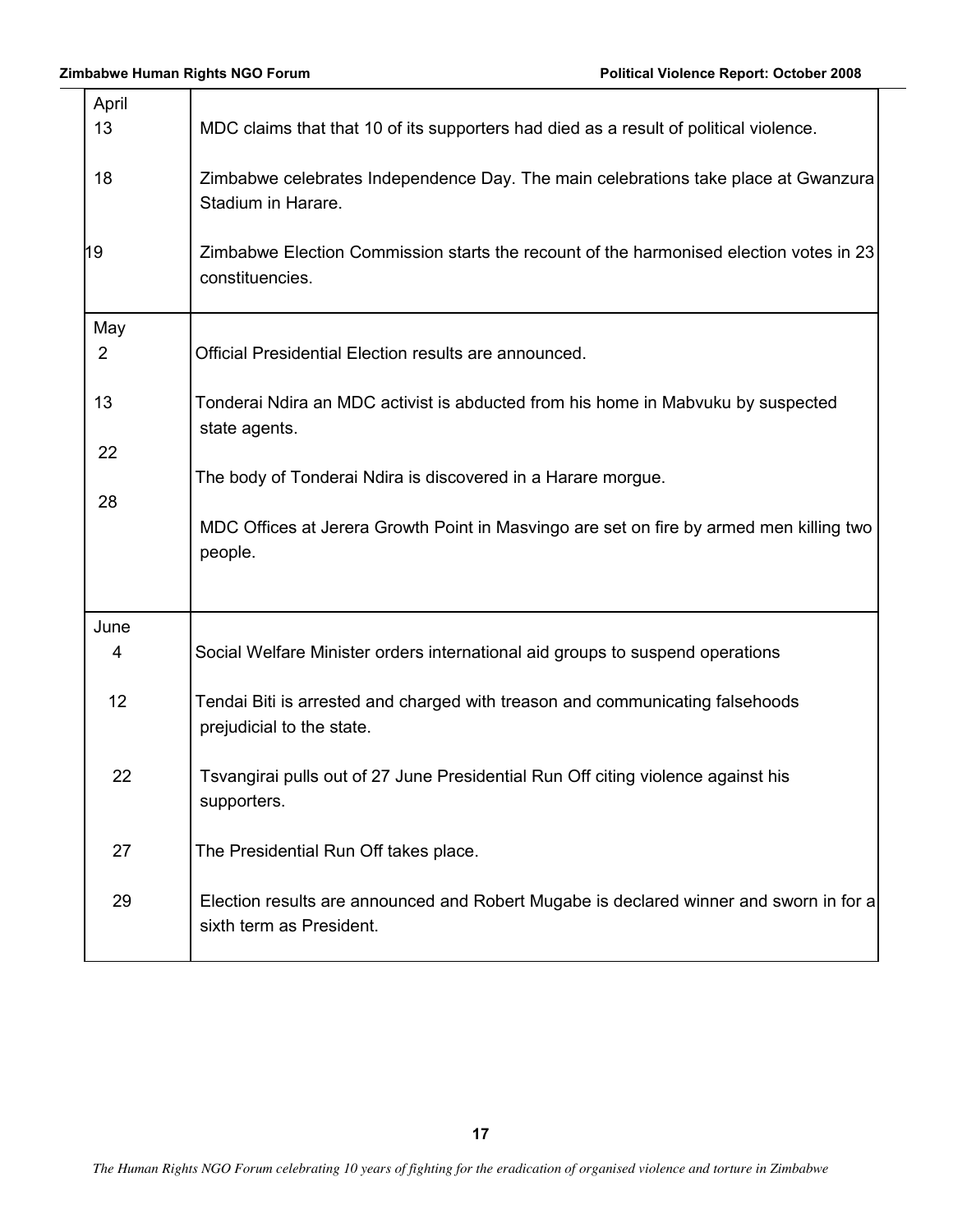| July<br>17<br>21 | King Muteta a police officer in Mudzi North is allegedly severely assaulted by ZANU PF<br>youths and war veterans and dies on 25 July 2008 due to injuries sustained in the attack.<br>A Memorandum of Understanding (MOU) to begin interparty talks is signed by ZANU PF<br>and the two MDC formations. |
|------------------|----------------------------------------------------------------------------------------------------------------------------------------------------------------------------------------------------------------------------------------------------------------------------------------------------------|
| August           |                                                                                                                                                                                                                                                                                                          |
| 11               | Zimbabwe celebrates Heroes Day followed by the Defence Forces day the following day.                                                                                                                                                                                                                     |
| 25               | Lovemore Moyo, MDC National Chairperson, is elected the 1st Speaker of Parliament<br>from an opposition party since Independence in 1980                                                                                                                                                                 |
| 26               | The first session of the seventh Parliament of Zimbabwe is opened by President Mugabe.                                                                                                                                                                                                                   |
| September        |                                                                                                                                                                                                                                                                                                          |
| 15               | The leaders of the three main political parties sign a power - sharing deal agreeing on<br>the framework for power sharing. Robert Mugabe remains President, Morgan Tsvangirai<br>becomes the Prime Minister and Arthur Mutambara becomes the Deputy Prime Minister.                                     |
| 18               | The parties hold talks regarding the allocation of ministries but fail to reach an<br>agreement.                                                                                                                                                                                                         |
| 19               | The President leaves for a trip to New York for the 63 <sup>rd</sup> Session of the the United Nations<br>General Assembly before swearing in the Prime Minister, Morgan Tsvangirai.                                                                                                                     |
| 25               | The President delivers his statement at the $63rd$ Session of the UN General Assembly. He<br>reiterates that his party, ZANU PF, would abide by the spirit and letter of the power –<br>sharing Agreement.                                                                                               |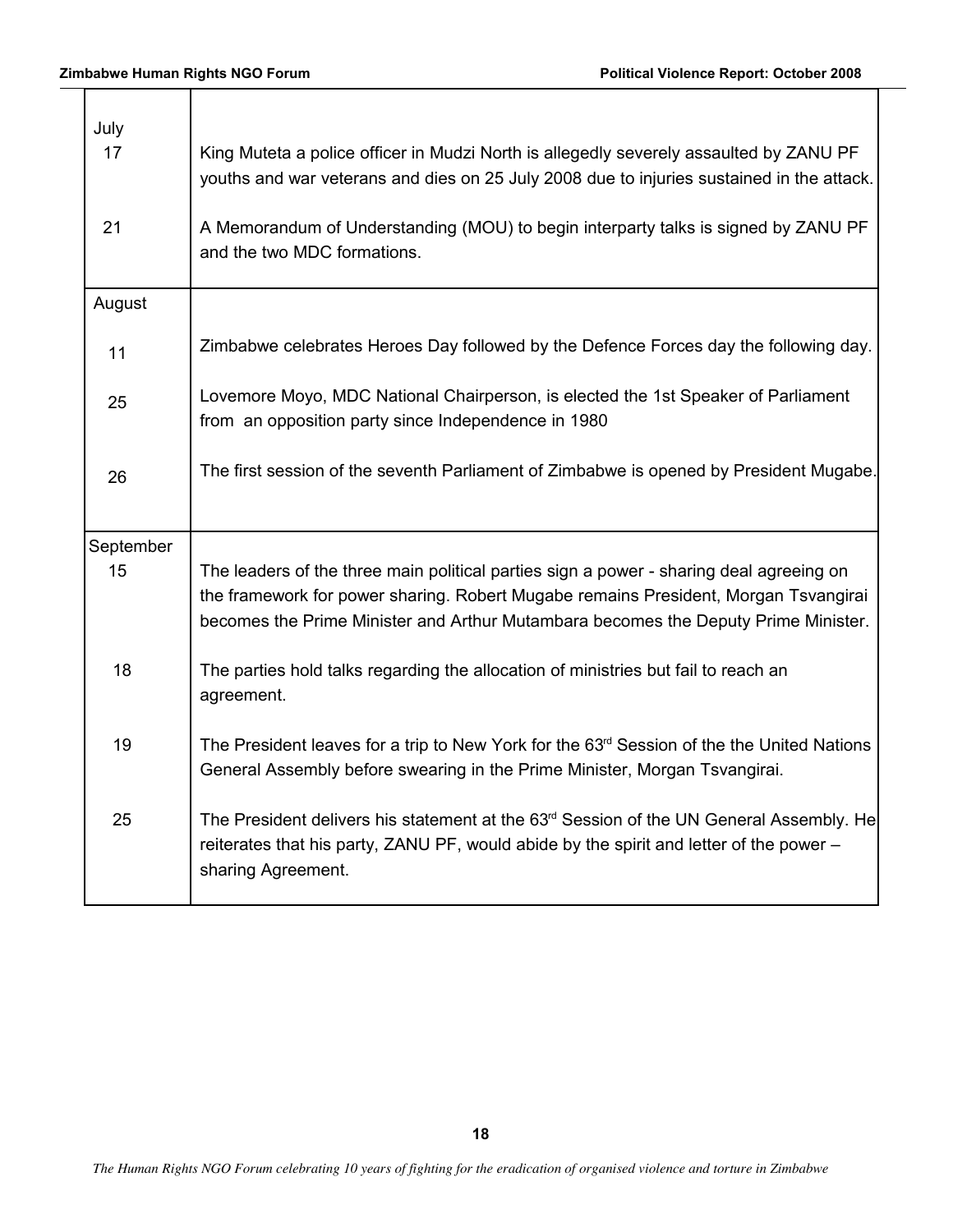| October |                                                                                                                                                                                                                                                                      |
|---------|----------------------------------------------------------------------------------------------------------------------------------------------------------------------------------------------------------------------------------------------------------------------|
| 14      | ZINASU members march to Parliament to deliver a petition to legislators expressing<br>concern over the deteriorating standards of education. Five students are arrested and<br>several injured when anti-riot police violently disperse the crowd.                   |
| 16      | Nine WOZA members including Jenni Williams and Magodonga Mahlangu are arrested<br>during a peaceful march in Bulawayo in which the protestors were calling for the access<br>to food aid for all Zimbabweans.                                                        |
| 20      | SADC Troika meeting on Zimbabwe scheduled for Mbabane in Swaziland fails to take<br>place after the Zimbabwe Registrar General's Office refuses to issue Morgan Tsvangirai<br>a new passport.                                                                        |
| 27      | An emergency SADC Summit to save Zimbabwe's Power Sharing Agreement is held.<br>The rival parties fail to reach an agreement.                                                                                                                                        |
| 27      | More than 40 women are arrested and several others injured after anti-riot police break<br>up a peaceful protest organised by the Women's Coalition calling for a speedy<br>conclusion to the the power-sharing talks between ZANU PF and the two MDC<br>formations. |
| 28      | ROHR takes to the streets to protest against the delay in the conclusion of the peace<br>talks between ZANU PF and the two MDC formations. Seven protestors are reportedly<br>arrested while 23 are injured when police violently break up the gathering.            |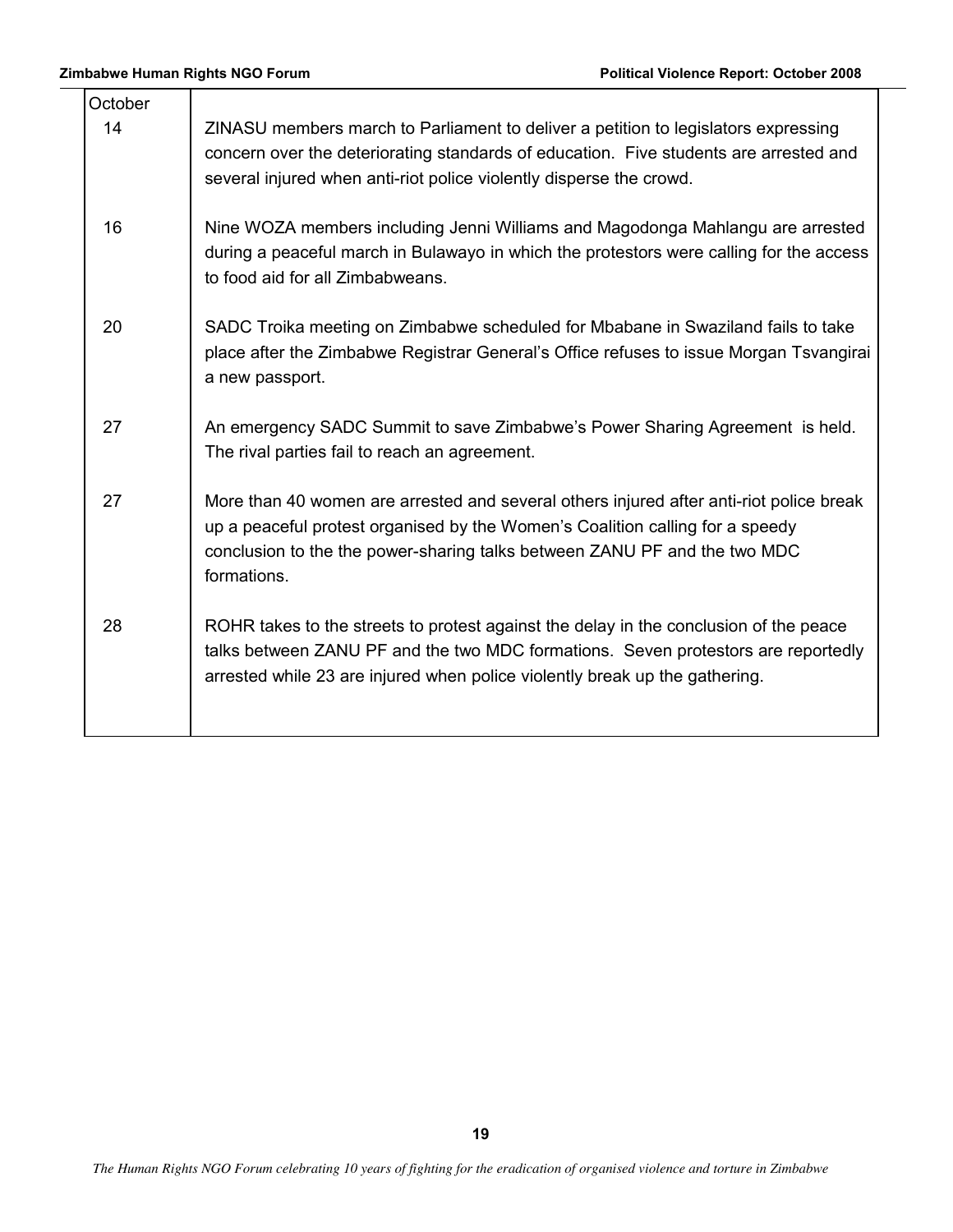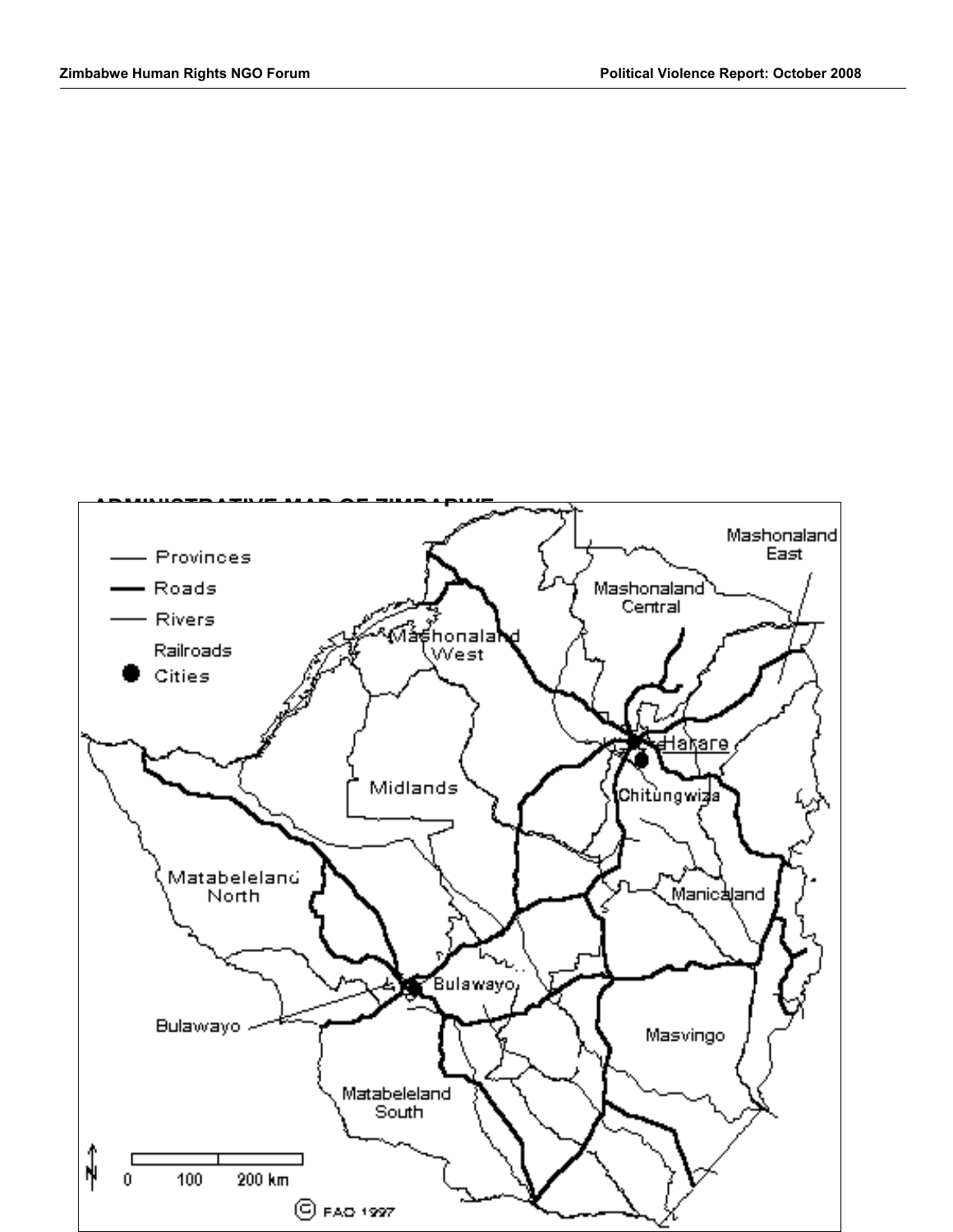The Zimbabwe Human Rights NGO Forum (also known as the "Human Rights Forum") is a coalition comprising 16 member organisations. It has been in existence since January 1998 when non-Governmental organisations working in the field of human rights joined together to provide legal and psychosocial assistance to the victims of the Food Riots of January 1998.

The Human Rights Forum has now expanded its objectives to assist victims of organised violence, using the following definition:

"Organised violence" means the inter-human infliction of significant avoidable pain and suffering by an organised group according to a declared or implied strategy and/or system of ideas and attitudes. It comprises any violent action, which is unacceptable by general human standards, and relates to the victims' mental and physical well-being."

The Human Rights Forum operates a Research and Documentation Unit and offers legal services to assist victims of organised violence and torture claim compensation from perpetrators through its Public Interest Unit.

Member organisations of the Human Rights Forum are:

- Amnesty International (Zimbabwe) (AI  $(Z)$ )
- Catholic Commission for Justice and Peace (CCJP)
- Gays and Lesbians of Zimbabwe (GALZ)
- Legal Resources Foundation (LRF)
- Media Institute of Southern Africa (MISA)
- Media Monitoring Project of Zimbabwe (MMPZ)
- Nonviolent Action and Strategies for Social Change (NOVASC)
- Transparency International (Zimbabwe) (TI $(Z)$ )
- Women of Zimbabwe Arise (WOZA)
- Zimbabwe Association for Crime Prevention and the Rehabilitation of the Offender (ZACRO)
- Zimbabwe Association of Doctors for Human Rights (ZADHR)
- Zimbabwe Civic Education Trust (ZIMCET)
- Zimbabwe Human Rights Association (ZimRights)
- Zimbabwe Lawyers for Human Rights (ZLHR)